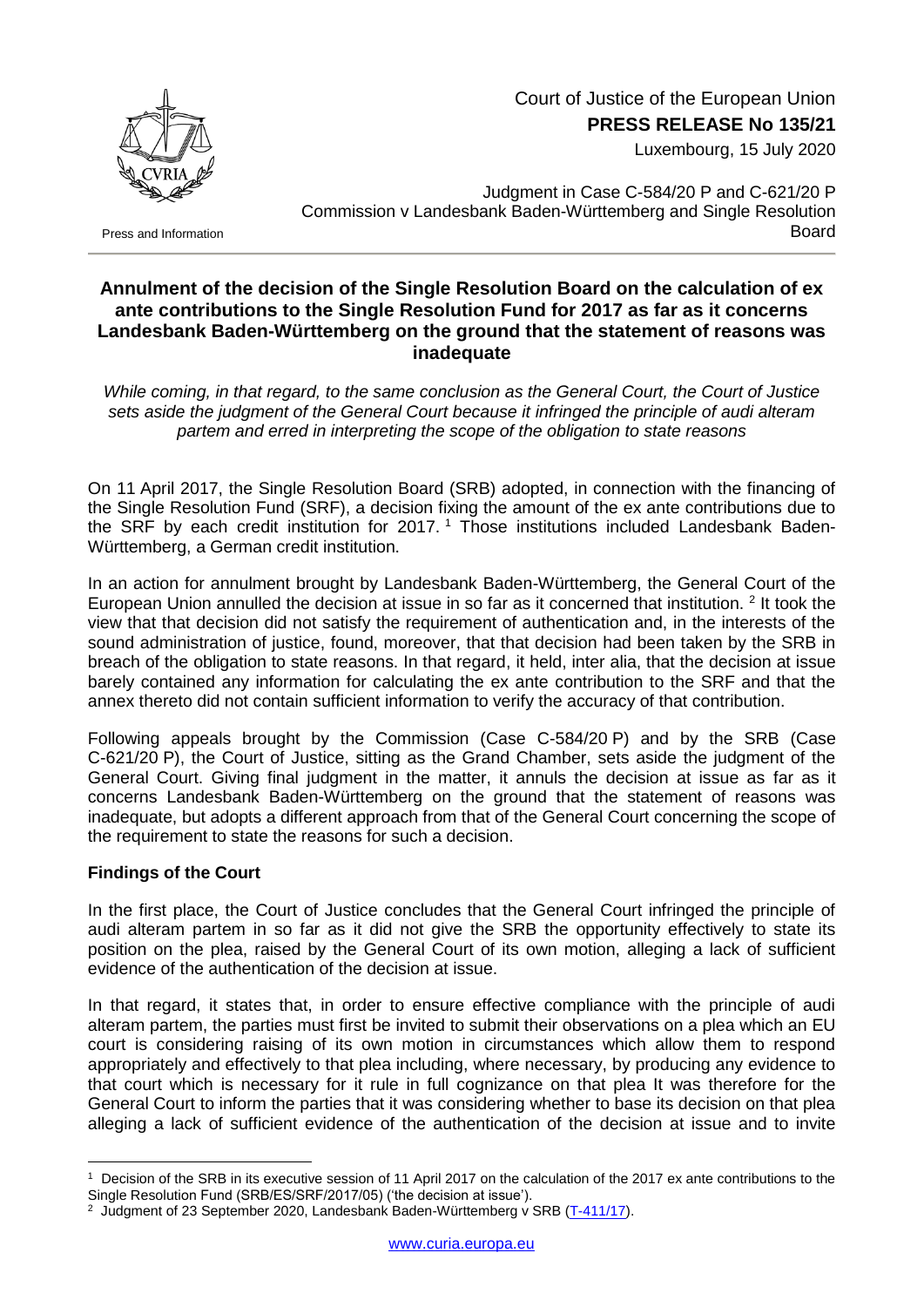them, as a result, to submit to it the arguments which they deemed appropriate for it to rule on that plea. In the present case, neither before nor at the hearing did the General Court give the SRB the opportunity to respond appropriately and effectively to that plea, in particular by adducing evidence relating to the authentication of the decision at issue.

Having thus found that the General Court had infringed the principle of audi alteram partem, the Court of Justice held that the SRB ensured, to the requisite standard, the authentication of the decision at issue in its entirety, both as regards its body and annex, in particular by using the computer software 'ARES'.

In the second place, the Court of Justice rules on the SRB's obligation to state reasons for the adoption of a decision such as the decision at issue.

First of all, it observes that the General Court did not correctly interpret the scope of that obligation in so far as it found that the SRB was required to include in the statement of reasons for the decision at issue information enabling Landesbank Baden-Württemberg to verify the accuracy of the calculation of its 2017 ex ante contribution to the SRF, irrespective of whether the confidentiality of some of those figures could affect that obligation.

First, the statement of reasons for any decision of an EU institution, body, office or agency imposing the payment of a sum of money on a private operator need not necessarily include all the evidence enabling the addressee to verify the accuracy of the calculation of the amount of that sum of money. Second, EU institutions, bodies, offices and agencies are, in principle, required, in accordance with the principle of the protection of business secrets, as a general principle of EU law, not to disclose to the competitors of a private operator confidential information which that operator has provided.

In view of the logic of the system for financing the SRF and of the method for calculating ex ante contributions to the SRF, based, inter alia, on the use of confidential data relating to the financial situation of the institutions concerned by that calculation, the obligation to state reasons for the decision at issue must be balanced against the SRB's obligation to respect the business secrets of those institutions. However, the obligation to respect professional secrecy cannot be given so wide an interpretation that the obligation to provide a statement of reasons is thereby deprived of its essence. For that purpose, giving reasons for a decision requiring a private operator to pay a sum of money without providing it with all the information needed to verify the exact calculation of the amount of that sum of money does not necessarily undermine, in every case, the substance of the obligation to state reasons.

Thus, the Court concludes that, in the present case, the obligation to state reasons is fulfilled where the persons concerned by a decision fixing ex ante contributions to the SRF, while not being sent professionally confidential data, have the method of calculation used by the SRB and sufficient information to understand, in essence, how their individual situation was taken into account, for the purposes of calculating their ex ante contribution to the SRF, relative to the situation of all the other financial institutions concerned.

Next, the Court of Justice does not uphold the General Court's finding that the infringement of the SRB's obligation to state reasons stemmed, for the part of the calculation of the ex ante contributions to the SRF relating to the adjustment according to the risk profile of the establishments concerned, from the illegality of certain provisions of Delegated Regulation 2015/63. <sup>3</sup>

After setting out the mechanism for adjusting the ex-ante contributions to the SRF according to the risk profile, ensured in essence by allocating the establishments concerned on the basis of certain values to 'bins', which ultimately makes it possible to determine the adjustment multiplier according

1

<sup>3</sup> Commission Delegated Regulation (EU) 2015/63 of 21 October 2014 supplementing Directive 2014/59/EU of the European Parliament and of the Council with regard to ex ante contributions to resolution financing arrangements (OJ 2015 L 11, p. 44). In the judgment under appeal, the General Court made a declaration of illegality in respect of Articles 4 to 7 and 9 of and Annex I to that regulation, concerning the method for calculating ex ante contributions to the SRF.